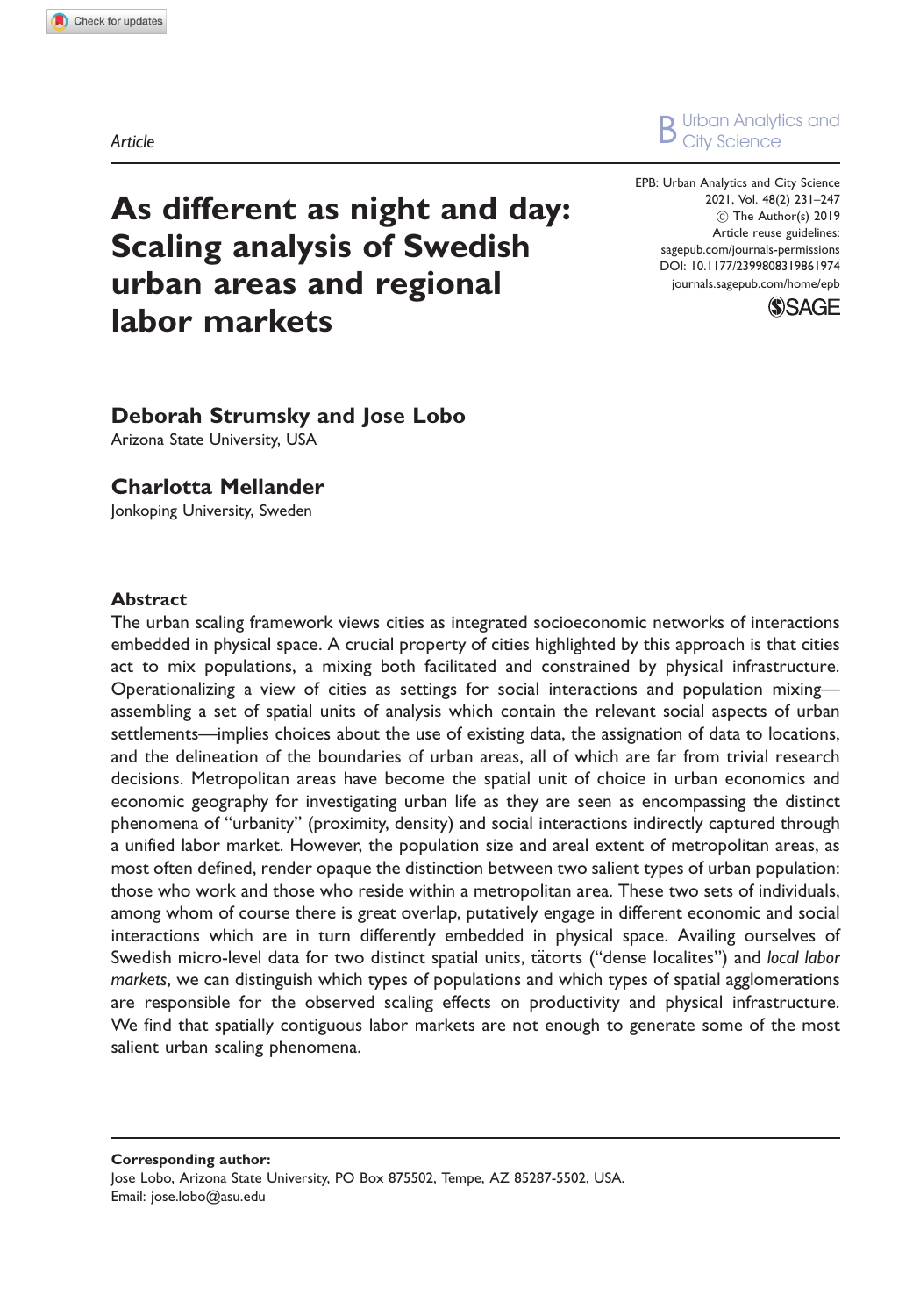#### Keywords

Urban scaling, metropolitan areas, tätorts, labor markets

## Introduction

The perspective that all cities—across eras, geographies, and cultures—share some fundamental socioeconomic processes as well as certain predictable quantitative properties has recently coalesced into *urban scaling theory* (Bettencourt, 2013; Bettencourt and Lobo, 2016; Bettencourt et al., 2007, 2008). Urban scaling theory draws on insights from urban economics, economic geography, and regional science and shares with these disciplines a common explanation for the existence and development of cities as resulting from the interplay between centripetal and centrifugal "forces" (Colby, 1933; Fujita et al., 1999; Isard, 1956). The nucleation forces in turn result from the socioeconomic advantages of concentrating human populations in space after accounting for the costs (Glaeser, 2011). These are known as *agglomeration* or *scaling* effects and constitute the foundational concepts for explaining the formation and persistence of cities anywhere (Duranton and Puga, 2004; Rosenthal and Strange, 2001). Urban agglomeration effects are based on the observation of systematic changes in average socioeconomic performance, land-use patterns, and infrastructure characteristics of all cities as functions of their population size (O'Flaherty, 2005). Population size is arguably among the most important determinants and consequents of socioeconomic development and change (Boserup, 1981; Carneiro, 2000; Johnson and Earle, 2000). Such relations are known across the sciences as scaling relations, which relate macroscopic properties of a system—here a city—to its scale, or size (Barenblatt, 2003; Brock, 1999). For this reason, the systematic study of such relationships in cities is known as urban scaling.

The urban scaling framework views cities as integrated socioeconomic networks of interactions embedded in physical space (Bettencourt, 2013). A crucial property of cities highlighted by this approach is that cities act to mix populations: that is, even if people in the city explore different locations at different times, anyone can in principle be reached and interacted with by anyone else. The mixing of population is both facilitated and constrained by physical infrastructure, the presence of which is often used to demarcate urban from non-urban (Ratcliffe et al., 2016). But operationalizing a view of cities as settings for social interactions and population mixing—assembling a set of spatial units of analysis which contain the relevant social aspects of urban settlements—implies choices about the use of existing data, the assignation of data to locations and the delineation of the boundaries of urban areas, all of which are far from trivial research decisions (Uchida and Nelson, 2010).

The concern that observed or inferred relationships between socioeconomic variables and physical characteristics of urban areas are unduly restricted by the choice of spatial unit of analysis, or even more starkly, are artifacts of such a choice, has a long vintage in urban studies. This issue is often referred to as the *Modifiable Areal Unit Problem* (MAUP): "...the areal units (zonal objects) used in many geographical studies are arbitrary, modifiable, and subject to the whims and fancies of whoever is doing, or did, the aggregating" (Openshaw, 1983: 3). For studies of contemporary urban systems, the definition of *functional cities*, as integrated socioeconomic units, has become the common standard for many scientific analyses of the properties of cities and urban systems (Glaeser et al., 1992). The U.S. Census Bureau has a long-standing, and arguably the most consistent, definition of functional cities, known as *Metropolitan Statistical Areas* (MSAs), whose grounding in theoretical considerations was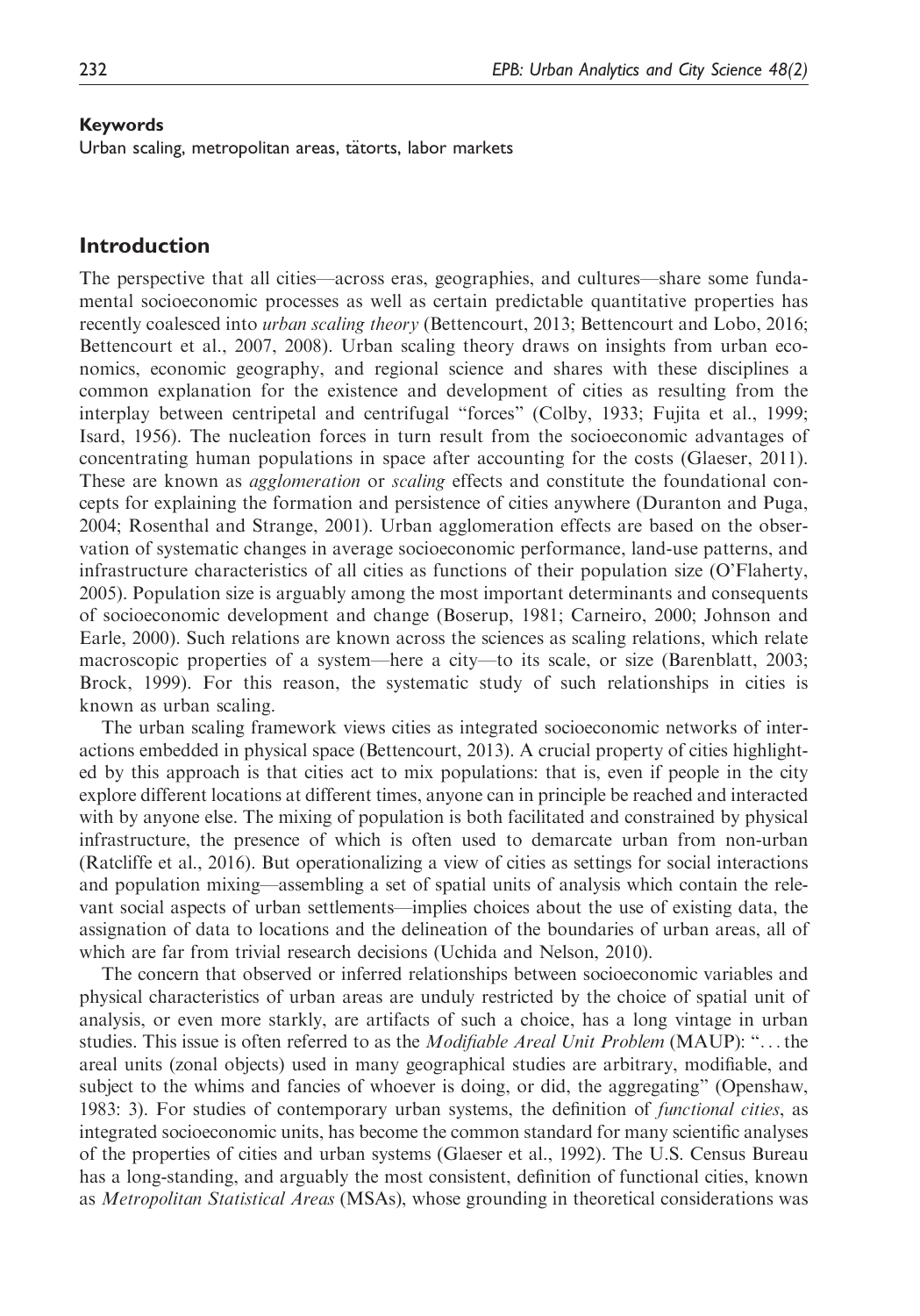developed in the 1960s (Berry, 1967; Berry et al., 1969; Fox, 1968; Fox and Kumar 1965). MSAs are in effect unified labor markets reflecting the frequent flow of goods, labor, and information, which in turn is a proxy for intense socioeconomic interactions (Glaeser et al., 1995). An effort to define functional cities in a conceptually meaningful and empirically consistent manner has been recently undertaken by the Organization for Economic Cooperation and Development (OECD), in collaboration with the European Union (OECD, 2012). This has resulted in a new set of harmonized metropolitan area definitions across the EU and other OECD nations. At present, these definitions represent the most consistent attempt to define functional urban areas in Europe, making contact with those of other nations such as, for example, the USA, Mexico, and Japan.

Metropolitan areas (MAs) encompass the distinct phenomena of "urbanity" (proximity, closeness, and density) and social interactions indirectly captured through a labor market. However, the population size and areal extent of metropolitan areas, as most often defined, render opaque the distinction between two salient types of urban population: those who work and those who reside within a metropolitan area. These two sets of individuals, among whom of course there is great overlap, putatively engage in different economic and social interactions which are in turn differently embedded in physical space. Metropolitan areas are defined in accordance with commuter flow patterns, so very nearly all the employed people work and live in the same metropolitan area. It is only at geographical scales below the MAs level that differences in work and residential locations emerge. A business district within an urban core may be the setting for intense socioeconomic interactions during work hours but be devoid of people come nighttime. And the interactions among residents of a neighborhood might also be intense and of consequence but different from those engaged in by co-workers in the same firm or industry.

The distinction between residential and work locations is analytically important because metropolitan areas encapsulate both the residential and workplace uses of physical space in a single geographic unit obscuring the ability to test which interactions are generative to scaling results. In the case of urban scaling relationships, the fact that many of the reported empirical regularities have been obtained using data for metropolitan areas has animated the criticism that such regularities are an artifact of the choice of metropolitan areas as unit of analysis (Arcaute et al., 2015; Depersin and Barthelemy, 2018; Leitao et al., 2016). By increasing geographic granularity, an investigation may be able to distinguish which types of interactions are associated with different scaling outcomes. Furthermore, by separating metropolitan populations into its residential and working components, we contribute to ongoing efforts at elucidating how the distribution of specific urban attributes generates observed aggregate scaling patterns (see, e.g., Cottineau et al., 2017, 2018; Keuschnigg et al., 2019; Sarkar, 2018; Sarkar et al., 2016).

In the present discussion, we avail ourselves of micro-level data (individuals and their wage income, place of work and place of residence) provided by *Statistics Sweden* for two spatial units defined by *Statistics Sweden* which represent different socioeconomic uses of physical space, *tätorts* ("dense locality") and *local labor markets* (LAs). Tätorts delineate spaces of an "urban" nature based on population density and the built environment while LAs trace regions based on labor flows and do not have a strong "urban" nature uniformly within their boundaries. Both types of spatial units are somewhat independent of administrative boundaries and, with the exception of the largest few, are smaller (population-wise) than metropolitan areas. For both types of spatial units we are able to track those who use the space for residential purposes (referred to here as "nighttime population") and those who labor inside the space (referred to here as "daytime population"). The yearly data covers the period 1990 to 2015. Differentiating between types of population utilizing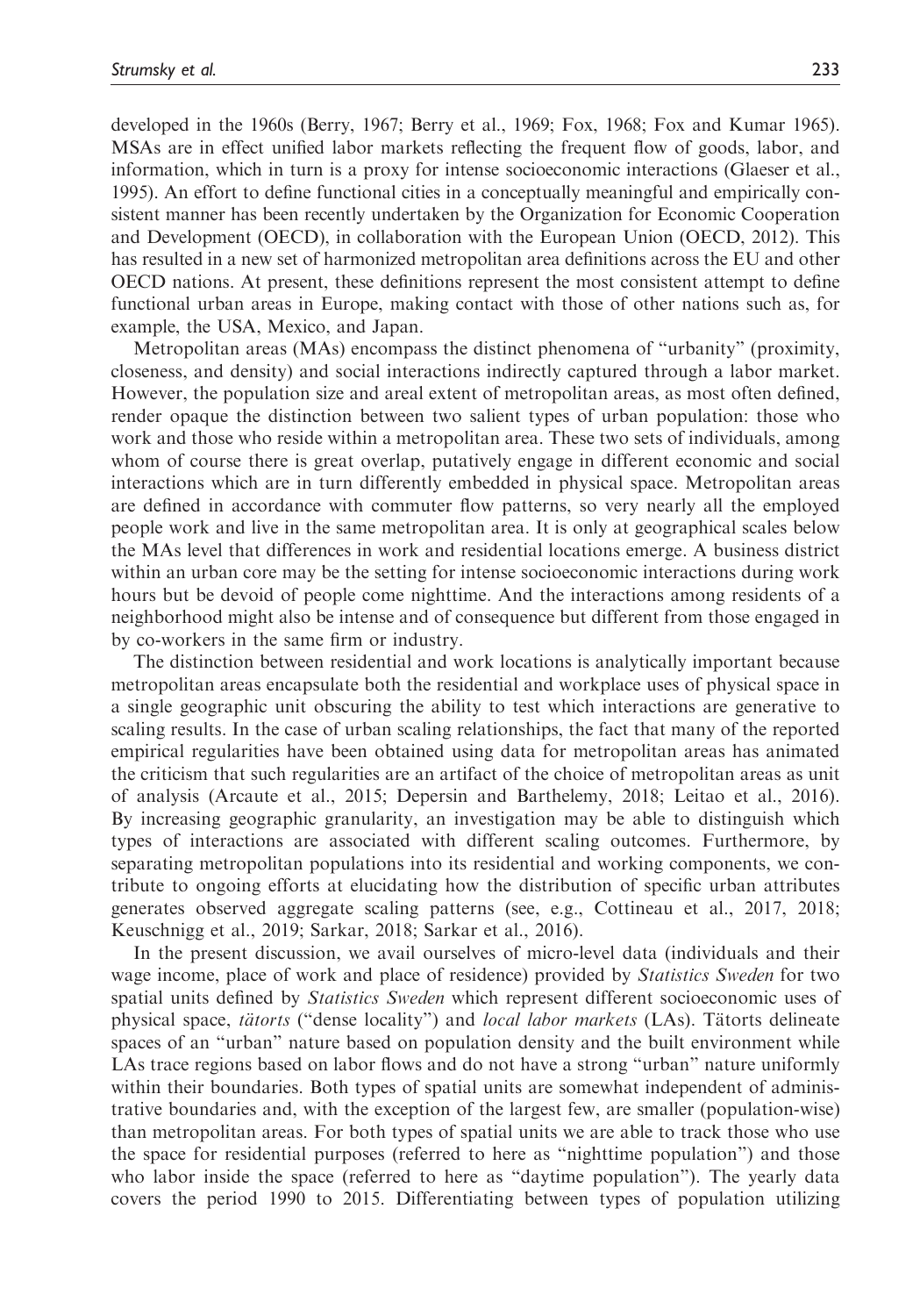different physical spaces and infrastructures makes it possible in turn to isolate the role of different types of social interactions in generating modern urban scaling phenomenon.

The discussion is organized as follows. The next section provides a summary description of the urban scaling theoretical framework. The formalism that underlies urban scaling theory, and the proposed mechanisms for generating predicted scaling relations, are very general and are not tailored to the specific characteristics of modern cities or even restricted to settlements of a certain size.<sup>1</sup> The spatial units (in which social interactions are embedded), as well as the population and wage income data used in the investigation are described in the Estimation Framework and Results section. We conclude by discussing implications of our findings for urban scaling analysis.

#### Urban scaling framework

We proceed by explicitly stating the quantitative expectations and realm of applicability of urban scaling theory as a model for analyzing cities and urban areas (for a more detailed treatment see Bettencourt (2013) and for more discussion of the topological aspect's see Bettencourt and Lobo (2016)). Scaling relations—which imply proportionality between changes in the values of the independent and dependent variable—are naturally written in terms of power-law functions (Barenblatt, 1996). The urban scaling framework proposes that any citywide property (e.g. total economic output or built-up area), denoted by  $Y$ , should be written as

$$
Y_i = Y_0 N_i^{\beta} e^{\xi} \tag{1}
$$

where  $N_i$  refers to the population of the *i*th city in an urban system,  $Y_0$  is a baseline prefactor common to all cities,  $\beta$  is a dimensionless scaling exponent (or elasticity, in the language of economics) and  $\xi$  are statistical fluctuations accounting for deviations in each city from the expected (power-law) scaling relationship. (The variables can all be easily made timedependent by modifying the notation). The term  $Y_0$  captures system-wide socioeconomic development. The choice of a power-law function form assumes that the effect on the dependent variable of increasing population size is not additive but multiplicative which is to say that the increase in Y is driven by the interaction of many factors observationally summarized in an increase in population size (Bettencourt et al., 2013; Coffey, 1979). We note that equation (1) is formally equivalent to the production function used in Glaeser et al. (1995) in which capital and labor are assumed to move freely among urban areas and differences in urban output are attributed to location-specific differences in productivity and not to differences in capital-to-labor ratios.

There are different quantitative expectations for the  $\beta$  exponents corresponding to different urban metrics. To calculate the expected value of these exponents, urban scaling theory proposes a self-consistent model of socioeconomic networks embedded in urban built space, as decentralized infrastructure networks (Bettencourt, 2013). Urban scaling theory builds on a long analytical tradition which describes a city functionally as a (short-term) spatial equilibrium whose spatial extent is set by the balance of densitydependent socioeconomic interactions and transportation costs (Richardson, 1973) The general features of this equilibrium can be obtained, as in an Alonso–Muth–Mills type model (Alonso, 1964; Glaeser, 2007; Mills, 1967; Muth, 1969), via a simple argument equating the expected costs of mobility, c, to the per capita net benefits accruing from social and economic interactions in the city, y.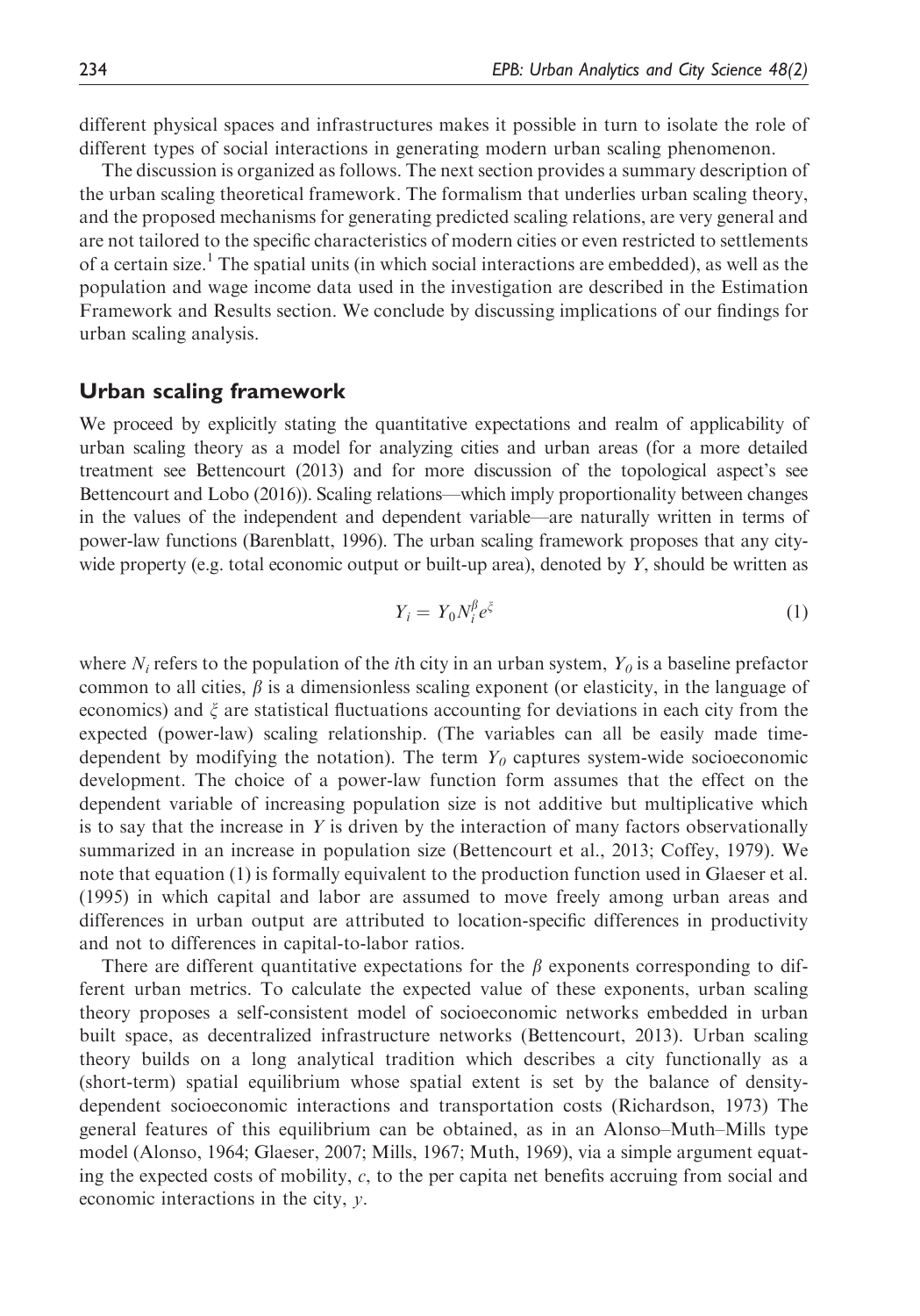The costs of spatial movement are set by the typical length scale of the city,  $L = \sqrt{A}$ , where A is the area of the city, via a fractal dimension of movement  $(H)$  and a cost per unit length, e, leading to

$$
c = \varepsilon A^{1/2} \tag{2}
$$

It can be argued that the intensity of socioeconomic interactions is set, on average, by the population density over the built area, and thus can be written as

$$
y = G\frac{N}{A} \tag{3}
$$

where  $G$  is a term translating interactions into benefits (which include but are not restricted to the value of economic transactions). The notion, that increasing productivity derives from the concentration, intensification, and differentiation of social interactions, goes back at least to Adam Smith and is the basic idea behind economics models of agglomeration effects (Jones and Romer, 2010; Storper and Venables, 2004). Human effort is bounded, of course, which requires that G be, on average, independent of N. Bounded effort is in general a function of human constraints and urban services and infrastructure. Equating these costs and benefits defines the area extent of the city in terms of its population size

$$
A_N = \left(\frac{G}{\varepsilon}\right)^{2/3} N^{2/3} = \alpha N^{2/3} \tag{4}
$$

The area  $A_N$  increases with more productive interactions, e.g., due to economic growth, and decreasing transportation costs, as is observed in world-wide patterns of urban sprawl over time (Angel et al., 2016).

As cities grow, space becomes occupied and transportation of people, goods, and information is channeled into decentralized networks (Batty, 2009; Kropf, 2018; Morris, 1979). The space created by these networks is different from the circumscribing area and can be thought of as an "infrastructural area,"  $A<sub>I</sub>$ , in which socioeconomic interactions occur. Assume that there is a quantity of infrastructure per capita, d, which is proportional to circumscribing area  $(A<sub>N</sub>, A<sub>N</sub>)$ the physical space in which social and economic interactions are embedded)

$$
d \sim \left(\frac{A_N}{N}\right)^{1/2} \tag{5}
$$

with total network (or infrastructure) proportional to population size

$$
A_I \approx Nd = N \left(\frac{A_N}{N}\right)^{1/2} = A_N^{1/2} N^{1/2} = \left(\alpha N^{2/3}\right)^{1/2} N^{1/2} = \alpha^{1/2} N^{5/6} \tag{6}
$$

Let us assume now that total urban socioeconomic outputs (Y) are proportional to local interactions embedded in infrastructure area so that

$$
Y = yN = G\frac{N^2}{A_I} = G\frac{N^2}{\alpha^{1/2}N^{5/6}} = Y_0N^{7/6}
$$
 (7)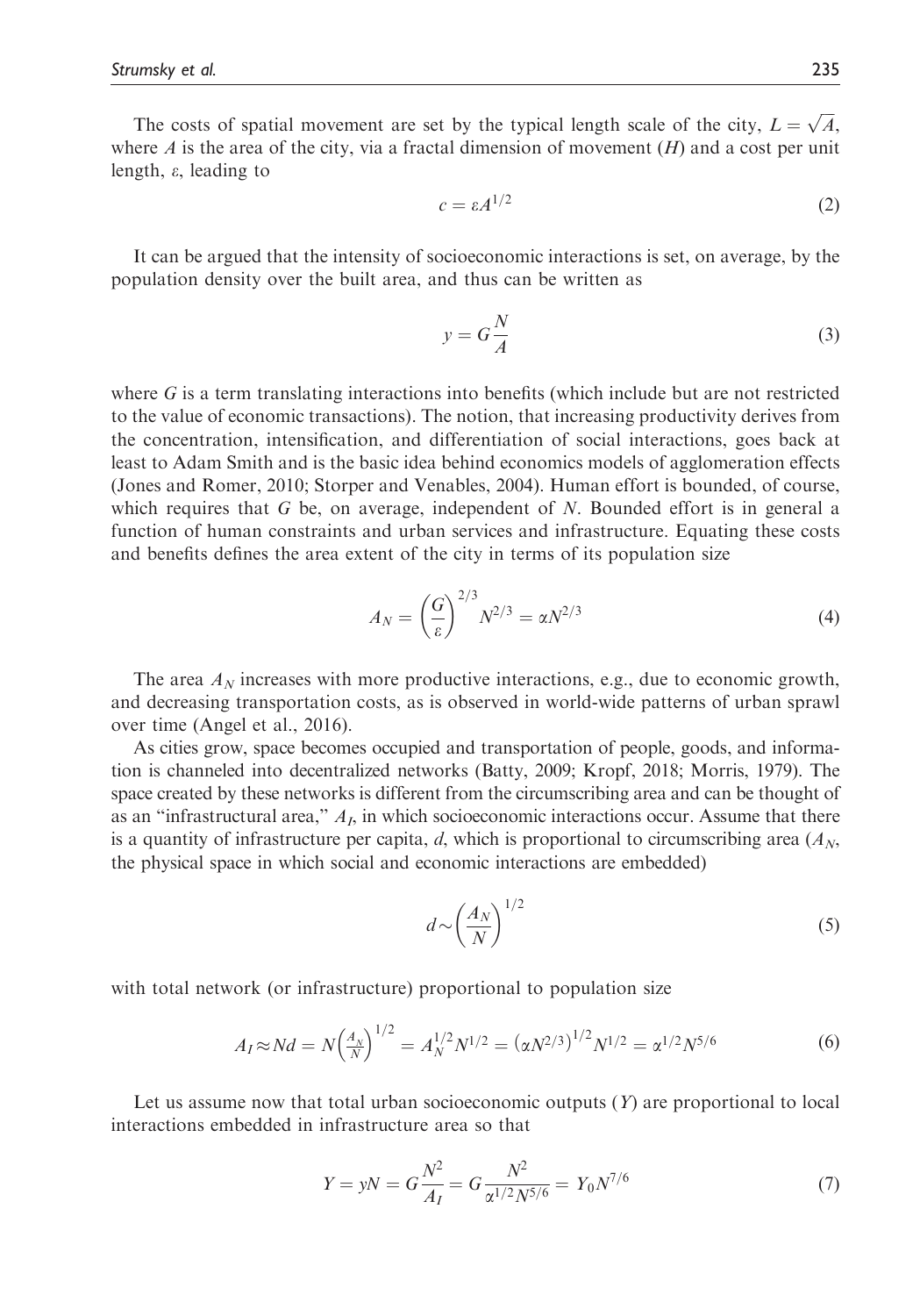Equation (7) embodies the perspective that cities are concentrations not just of people, but rather of social interactions (a point emphasized by Jane Jacobs, 1969). The urbanized area of a city is thus naturally sublinear on its population size, while socioeconomic outputs resulting from social interactions are superlinear. This superlinear phenomenon is a spatially embedded version of "network effects" in which the benefit of participating in a network is proportional to its number of links, not nodes (Rohlfs, 1974; Shapiro and Varian, 1998).

We have two explicit statements (predictions) as to what the urban scaling coefficients should be for the areal extent of an urbanized area and for a measure of socioeconomic outputs:  $\beta_{area} = 2/3 \approx 0.66$  and  $\beta_{output} = 7/6 \approx 1.16$ . Note that these coefficients result not only from geometric considerations but also from assumptions regarding social interactions among individuals in the city.<sup>2</sup> These individuals do not form an undifferentiated mass but constitute sociologically and economically distinct populations (or sub-populations of a larger population): residents, economic agents, retirees, students, etc. The predicted urban scaling coefficients represent the presence and activity of different types of urban population interacting differently in different urban spaces. We use micro-level data for Swedish urban areas to capture the scaling effects of two different populations using urban space: the collection of individuals residing in an urban space ("nighttime population") and the collection of individuals working in an urban space ("daytime population").

# Spatial units and data

#### Urban areas and labor markets

A tätort ("dense locality" in Swedish) is a geographical area defined by Statistics Sweden based on a certain number of population and building characteristics. It has a minimum of 200 inhabitants and the distance between buildings does not exceed 200 meters. A tätort may be a city, town, or larger village. Tätorts have been consistently defined since 1960 and were the focus of the first investigation of urban scaling (Nordbeck, 1971). The 200 meter-rule can sometimes be abrogated if the tätort influences a larger land area. In the case of a smaller tätort, without a proper "urban core," the distance between the buildings can be less than 200 meters. The built-up environment includes all residential units (houses, apartment blocks, uninhabited houses, and vacation homes), and structures only used as workplace activities (workplaces, offices, warehouses, etc.). Buildings related to farming activities are not included. The 200-meter-rule is not valid if the area between the buildings can be used for public purposes, e.g. infrastructure, parking lots, parks, sports facilities, and cemeteries (this is also the case for warehouses, railways and harbors). Tätort spatial boundaries are independent of administratively set boundaries, e.g. associated with political municipalities. The number of tätorts has changed over the years, today approximately 87% of the Swedish population lives in a tätort. The area of a tätort is not fixed but varies according to the criteria of density and built-up environment. We highlight here that the "urban" nature of a tätort resides (no pun intended) in certain types of buildings being located in close proximity to each other.

Another definition of a Swedish functional region is a local labor market ("lokal arbetsmarknad" in Swedish). LAs are an attempt at delineating geographical areas of integrated economic activity, such as labor markets connected by commuting flows. However, not all parts of an LA are built-up land but can also to a certain extent consist of rural areas, farm land, and forests. This implies that an LA includes a number of tätorts and also the land area surrounding them where there may be a lower population density or even farm land. In that sense, Swedish LAs are not equivalent to U.S. Metropolitan Statistical Areas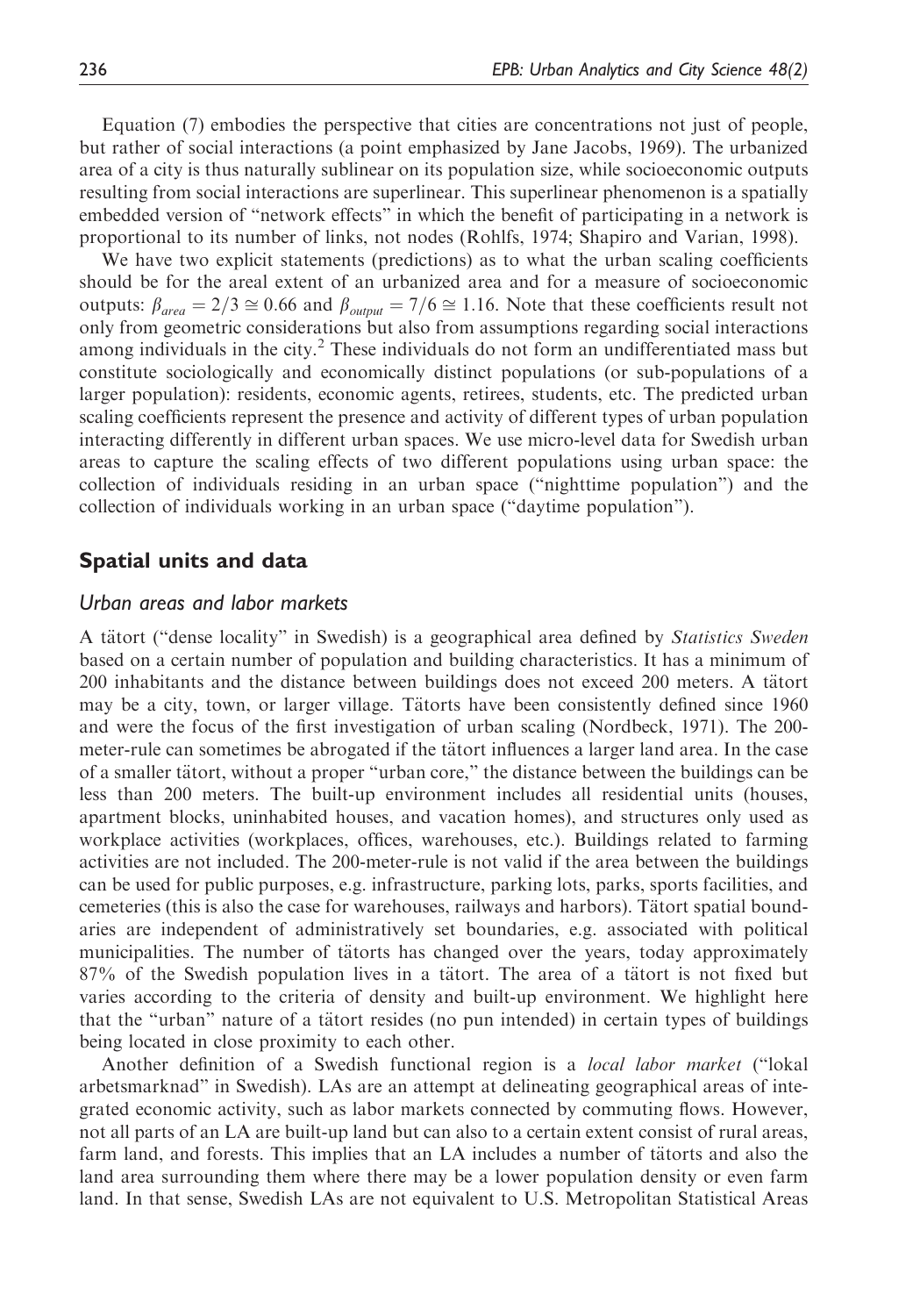or similar definitions of functional cities in OECD nations (OECD, 2012). Furthermore, Swedish LAs do not need to satisfy a minimum number of inhabitants threshold, but they do require a "core." The core criteria set by Statistics Sweden are: (1) the share of individuals that commute to work in another municipality must not exceed 20%, and (2) the "outcommuters" must not exceed 7.5% to another single municipality within the labor market. The municipality which fulfills these criteria is then described as the core of an LA and the municipality is considered "self-sufficient" when it comes to labor. (Note that an LA can have more than one core municipality.) The surrounding municipalities are connected to the LA core municipalities based on their commuting patterns. There is also a geographical maximum for an LA in the sense that only two outward "links" are allowed. So you would have the core municipality, a neighbor municipality, and then possibly a municipality adjacent to the neighbor.

In the majority of cases, an LA consists of a number of municipalities where one (or several) municipalities are defined as a core, while the other municipalities are the "periphery." There are some cases in which the municipality and the LA are the same spatial unit, mostly in the northern parts of the country where municipalities cover large tracts of land (as well as in the case of the island of Gotland). The definition of an LA builds on classic concepts of central place theory where the core (the central place) consists of the majority of the economic activity while the periphery is home to most of the labor force, which commutes to in and out of the center (Isard, 1956). The strength of the core and its need for labor determine the commuting distance. The LA definition has changed over time and the number of LAs has decreased. Based on LA definitions from Statistics Sweden, the number of LAs has decreased from 187 in 1970 to 81 in 2006. The results presented here are based on using the current (2006) definition and count of LAs and imposing these boundaries to all periods.

The set of LAs constitute a complete tiling of the territory of Sweden, and thus include land that is sparely populated and decidedly not urban by other measures, which is not the case for tätorts. Since LAs are not obligatorily defined around urban areas, these labor markets include farming communities and mining regions as well as major urban areas such as Stockholm. Figure 1 shows the partitioning of Sweden into LAs and tätorts.

#### Populations and wage income

The Swedish micro-data (Microdata Online Access, MONA is the Swedish acronym) is a dataset that consists of all individuals in Sweden with a "right of residence."3 The individual-level characteristics registered in the dataset include age, gender, immigration background, educational attainment and background, occupation, and wage incomes (which includes wages from employment and income from self-employment). Wage income, by excluding any governmental transfer, rental income, stock dividends, or investment interest, can be considered a measure of individual-level productivity. Individuals' identity is censored to protect privacy, but such characteristics can be tallied at the level of a tätort and an LA. The micro-level data also cover all establishments (physical places of work) in Sweden enabling the matching of individuals to the establishments they work in and to data on self-employment.

Using the Swedish MONA data, we are able to track the exact residential location of each individual and also the exact location of their workplace. Based on this information, we can measure the wage income that individuals bring home ("nighttime population"), and also the geographical source of these incomes ("daytime population"). By examining the scaling effects, the distinction between residential and working populations will not reveal a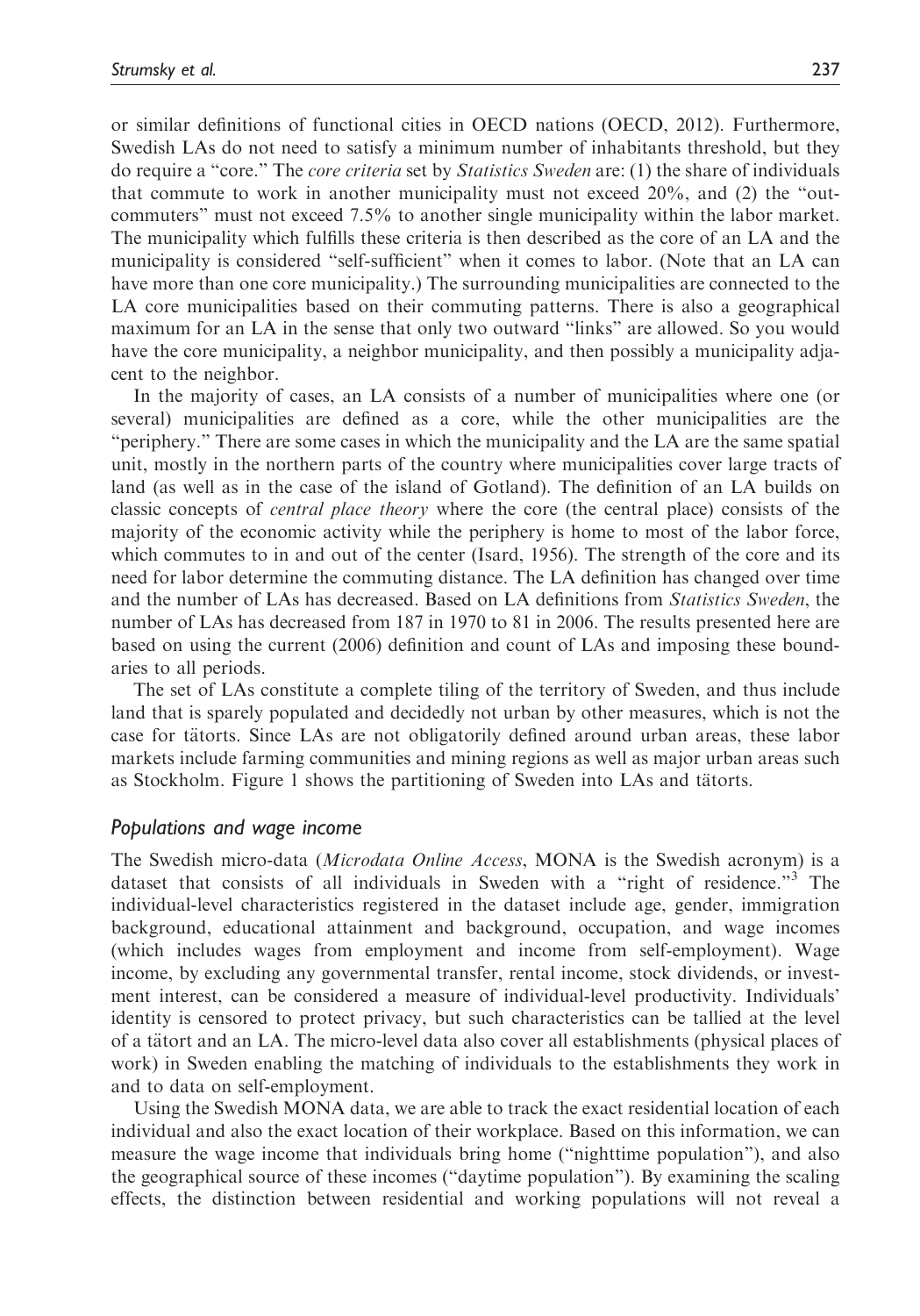

Figure 1. Map showing local labor markets (LAs) and tätorts in Sweden (2017).

distinction for LAs since the daytime and nighttime activities are contained within the same geographical boundaries. At the LA scale, with the exception of a small proportion of commuters, a person's workplace and residence are geographically overlapping, but there are major differences when we examine the much smaller tätort areas, since fewer individuals simultaneously live and work within the same tätort.

Table 1 shows the summary statistics of the variables used in the regressions for the year 2015—we show the statistics for only one year since the salient feature of the summary statistics is the great variability exhibited by the data across the spatial units. As is easily gleaned by looking at Figure 1, the areal extent of LAs and tätorts differs significantly across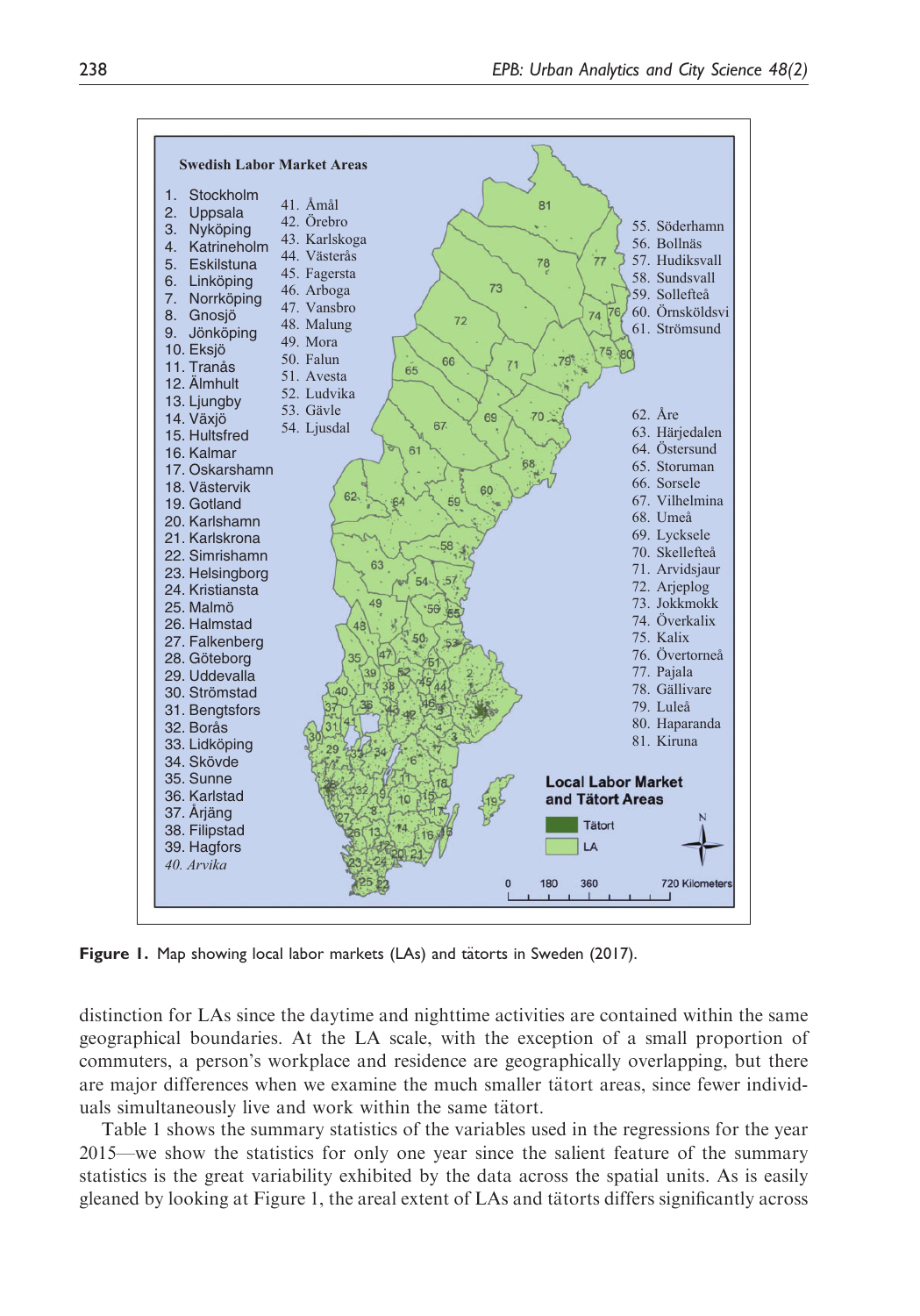|            | Daytime    |               |           | Nighttime  |               |                 |
|------------|------------|---------------|-----------|------------|---------------|-----------------|
|            | Employment | Total wages   | Land area | Population | Total wages   | Land area       |
| Tätorts    |            |               |           |            |               |                 |
| Mean       | 2070       | 6.798.473     | 275       | 3533       | 6.798.473     | 275             |
| Std dev    | 22,645     | 71,650,615    | 1086      | 31,189     | 71,650,615    | 1086            |
| <b>Min</b> |            | 141.613       | 10        | 139        | 141,613       | $\overline{10}$ |
| Max        | 892,027    | 2,920,596,277 | 38,163    | 1,219,382  | 2,920,596,277 | 38,163          |
| CoV        | 10.94      | 10.54         | 3.95      | 8.83       | 10.54         | 3.95            |
| $#$ obs    | 1956       | 1956          | 1956      | 1956       | 1956          | 1956            |
| las        |            |               |           |            |               |                 |
| Mean       | 55.176     | 179.259.491   | 5011      | 100.120    | 190.717.780   | 5011            |
| Std Dev    | 144,700    | 525.864.101   | 4317      | 235,200    | 528,387,448   | 4317            |
| <b>Min</b> | 907        | 2.133.416     | 788       | 2160       | 3.137.151     | 788             |
| Max        | 1,184,900  | 4,389,355,278 | 19,992    | 1,876,490  | 4,363,298,077 | 19,992          |
| CoV        | 2.62       | 2.93          | 0.86      | 2.35       | 2.77          | 0.86            |
| $#$ obs    | 81         | 81            | 81        | 81         | 81            | 81              |

**Table 1.** Summary statistics (year  $= 2015$ ).

Land area is measured in hectares; wages measured in current Swedish kronor.

Sweden. Consequently, the daytime and nighttime populations, and total wages, differ hugely across the spatial units. Do any of the predicted relationships between area and population and output and employment emerge from such a sea of variability?

# Estimation framework and results

Equation (1) is an average statement that cannot be obeyed exactly in every instance. This is not only because all cities have specific local characteristics and urban indicators fluctuate over time but, more fundamentally, because a continuous scaling relation must break down in the limit of small discrete numbers (Bettencourt et al., 2010; Gomez-Leviano et al., 2012). Assuming that  $\xi$  behaves approximately as Gaussian noise (with zero mean) justifies using the simplest fitting procedure for Y versus  $N$ , a linear relation in logarithmic variables and minimizing ordinary least squares (OLSs)

$$
\ln Y_i = \ln Y_0 + \beta \ln N_i + \xi_i \tag{8}
$$

where  $i$  indexes different cities in the urban system, the dependent variable denotes either total wages or land area, and  $N$  is either the nighttime or daytime population. This implies that the exponent  $\beta$  is the slope of the linear regression of  $lnY_i$  on lnNi, and the prefactor,  $lnY_0$ , is its ordinate at the origin (N = 1). This implies that the scaling relation  $Y = Y_0N^{\beta}$  is the expectation value of the approximately lognormally distributed stochastic variable Y for a city, given its  $\langle N \rangle |_{N} = Y_0 N^{\beta}$ .

The regression results—obtained using yearly data—are shown in Tables 1 and 2. The regressions were estimated using a control for heteroskedasticity and the software package Stata SE version 14. For each estimated fit, the  $R^2$  square is around 0.96. Note that since the data used represent a statistical population, and not a sample, confidence intervals and standard errors are not meaningful. Of course, the distance of any one observation from the fitted line is a source of information, inviting an investigation as to why anyone spatial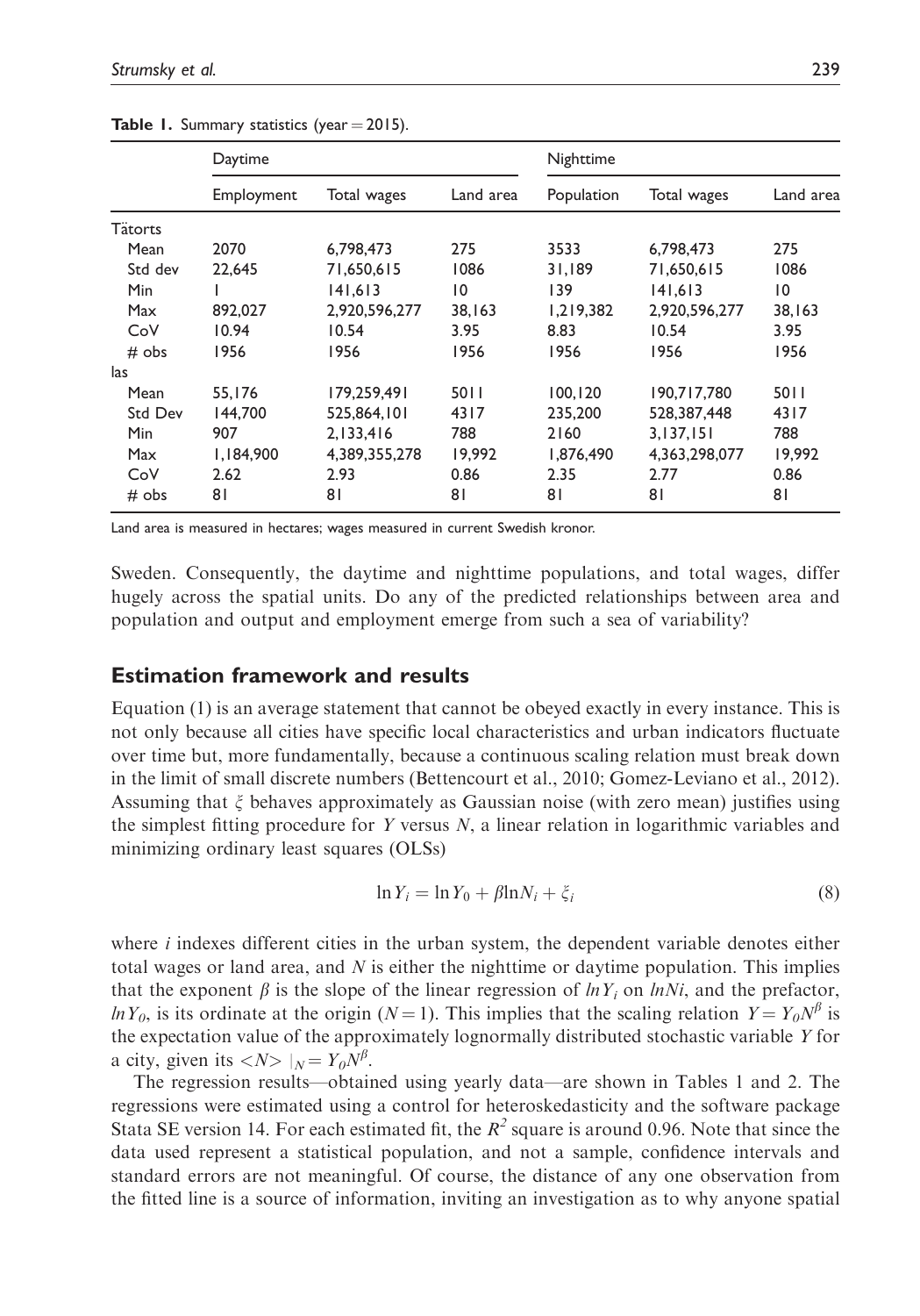|                | Daytime             |                       | Nighttime           |                       |
|----------------|---------------------|-----------------------|---------------------|-----------------------|
| Tätort<br>Year | <b>Beta</b><br>(TW) | <b>Beta</b><br>(Area) | <b>Beta</b><br>(TW) | <b>Beta</b><br>(Area) |
| 1990           | 1.11                | 0.37                  | 1.02                | 0.67                  |
| 1991           | 1.11                | 0.37                  | 1.02                | 0.58                  |
| 1992           | 1.11                | 0.38                  | 1.02                | 0.59                  |
| 1993           | 1.13                | 0.38                  | 1.02                | 0.59                  |
| 1994           | 1.14                | 0.39                  | 1.02                | 0.59                  |
| 1995           | 1.14                | 0.39                  | 1.02                | 0.60                  |
| 1996           | 1.13                | 0.40                  | 1.02                | 0.60                  |
| 1997           | 1.13                | 0.41                  | 1.03                | 0.60                  |
| 1998           | 1.13                | 0.41                  | 1.02                | 0.60                  |
| 1999           | 1.13                | 0.41                  | 1.02                | 0.60                  |
| 2000           | 1.12                | 0.41                  | 1.02                | 0.60                  |
| 2001           | 1.10                | 0.41                  | 1.02                | 0.61                  |
| 2002           | 1.11                | 0.42                  | 1.02                | 0.61                  |
| 2003           | 1.11                | 0.42                  | 1.02                | 0.61                  |
| 2004           | 1.12                | 0.43                  | 1.02                | 0.61                  |
| 2005           | 1.13                | 0.43                  | 1.02                | 0.62                  |
| 2006           | 1.13                | 0.43                  | 1.02                | 0.62                  |
| 2007           | 1.13                | 0.43                  | 1.02                | 0.62                  |
| 2008           | 1.12                | 0.43                  | 1.02                | 0.62                  |
| 2009           | 1.12                | 0.45                  | 1.02                | 0.62                  |
| 2010           | 1.13                | 0.45                  | 1.02                | 0.63                  |
| 2011           | 1.13                | 0.46                  | 1.02                | 0.71                  |
| 2012           | 1.10                | 0.53                  | 1.03                | 0.71                  |
| 2013           | 1.10                | 0.52                  | 1.03                | 0.71                  |
| 2014           | 1.10                | 0.52                  | 1.03                | 0.70                  |
| 2015           | 1.10                | 0.52                  | 1.03                | 0.70                  |
| Mean           | 1.12                | 0.43                  | 1.02                | 0.63                  |
| <b>Std Dev</b> | 0.01                | 0.05                  | 0.00                | 0.04                  |
| CoV            | 0.01                | 0.11                  | 0.00                | 0.07                  |

Table 2. Scaling results for tätorts (urban areas).

unit exhibits behavior different from the expected average (Bettencourt et al., 2010); however, analysis of these deviations from the pattern are beyond the scope of the present study.

Table 2 shows the results for tätorts and Table 3 for LAs. The headings Daytime and Nighttime distinguish the two population variables: daytime working population and resident population, respectively. Beta(TW) and Beta(Area) denote whether the dependent variable is *total wages*, accrued by those who work or reside in a specific spatial unit, or the land area of the specified spatial unit. Since in every case the data use all of the available observational spatial units and include all adult legal residents of Sweden, once more the regression parameter estimates are population-based values, not samples, and thus there is no standard error to be reported. The estimated values for the scaling coefficients remained remarkably stable over a 25-year period as evidenced by the very small coefficient of variation for the time series of coefficients.

Given that the preponderance of the Swedish population that reside within tätorts, the LA and the LA population contained within tätort boundaries are very nearly identical population counts. The distinction becomes relevant when considering regressions with land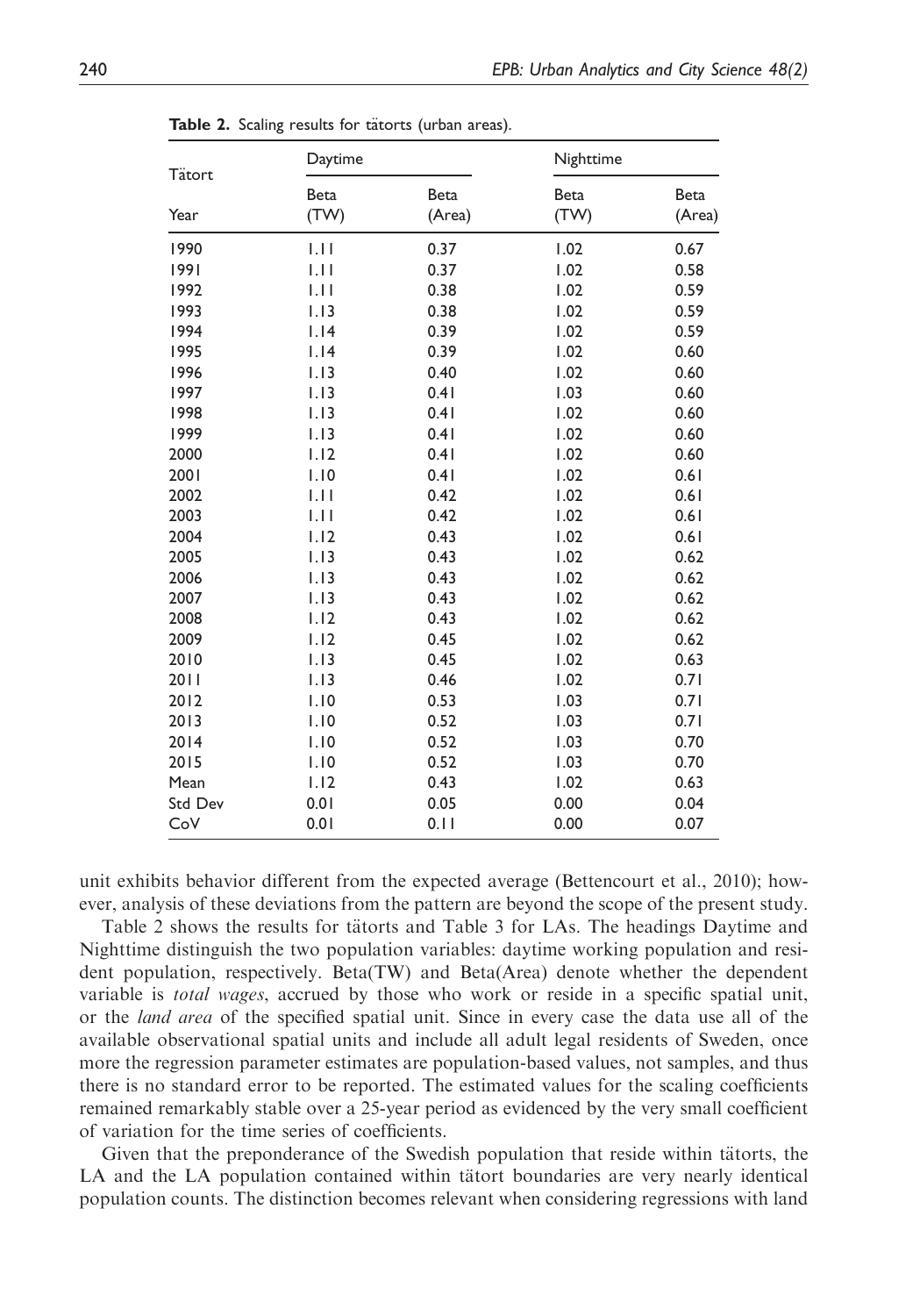| LAs     | Daytime      |                       | Nighttime    |                       |  |
|---------|--------------|-----------------------|--------------|-----------------------|--|
| Year    | Beta<br>(TW) | <b>Beta</b><br>(Area) | Beta<br>(TW) | <b>Beta</b><br>(Area) |  |
| 1990    | 1.05         | 0.75                  | 1.03         | 0.79                  |  |
| 1991    | 1.05         | 0.75                  | 1.03         | 0.75                  |  |
| 1992    | 1.05         | 0.76                  | 1.03         | 0.75                  |  |
| 1993    | 1.05         | 0.76                  | 1.03         | 0.75                  |  |
| 1994    | 1.05         | 0.76                  | 1.03         | 0.75                  |  |
| 1995    | 1.05         | 0.76                  | 1.03         | 0.75                  |  |
| 1996    | 1.04         | 0.75                  | 1.03         | 0.74                  |  |
| 1997    | 1.04         | 0.76                  | 1.03         | 0.74                  |  |
| 1998    | 1.04         | 0.75                  | 1.04         | 0.74                  |  |
| 1999    | 1.05         | 0.74                  | 1.04         | 0.73                  |  |
| 2000    | 1.06         | 0.74                  | 1.04         | 0.73                  |  |
| 2001    | 1.05         | 0.74                  | 1.04         | 0.72                  |  |
| 2002    | 1.04         | 0.74                  | 1.04         | 0.72                  |  |
| 2003    | 1.04         | 0.75                  | 1.04         | 0.72                  |  |
| 2004    | 1.04         | 0.75                  | 1.04         | 0.72                  |  |
| 2005    | 1.05         | 0.75                  | 1.04         | 0.72                  |  |
| 2006    | 1.05         | 0.75                  | 1.04         | 0.73                  |  |
| 2007    | 1.04         | 0.75                  | 1.04         | 0.73                  |  |
| 2008    | 1.04         | 0.74                  | 1.04         | 0.72                  |  |
| 2009    | 1.05         | 0.74                  | 1.04         | 0.72                  |  |
| 2010    | 1.05         | 0.74                  | 1.03         | 0.72                  |  |
| 2011    | 1.05         | 0.74                  | 1.04         | 0.75                  |  |
| 2012    | 1.05         | 0.76                  | 1.04         | 0.75                  |  |
| 2013    | 1.05         | 0.76                  | 1.04         | 0.75                  |  |
| 2014    | 1.05         | 0.76                  | 1.05         | 0.81                  |  |
| 2015    | 1.05         | 0.76                  | 1.05         | 0.81                  |  |
| Mean    | 1.05         | 0.75                  | 1.04         | 0.74                  |  |
| Std Dev | 0.01         | 0.01                  | 0.00         | 0.03                  |  |
| CoV     | 0.01         | 0.01                  | 0.00         | 0.03                  |  |

Table 3. Scaling results for LAs (local labor markets).

area, as the amount of unpopulated land area with in LA can be significant (see Figure 1). Since the results for the LAs and urbanized LAs are basically the same, for ease of exposition, we discuss only the results for urbanized LAs. It is not surprising that scaling results for tätorts and LAs are different, after all they represent different ways of partitioning physical space using socioeconomic criteria and thus represent different units of spatial analysis (Spiezia, 2003).

The scaling coefficients obtained for tätorts—spatial units intended to capture "urbanity" through the built environment—conform to the expectations of the urban scaling framework. Total wage income accrued by the individuals who work in tatorts scales superlinearly with employment population by a superlinear scaling coefficient of 1.13 (averaged across the 25 years of data), indicating the presence of interactions among individuals generative of increasing returns to scale. The total wages earned by the population residing in tätorts scales nearly linearly with resident population, suggesting that the interactions among this specific population does not generate increasing returns to scale. The total area of tätorts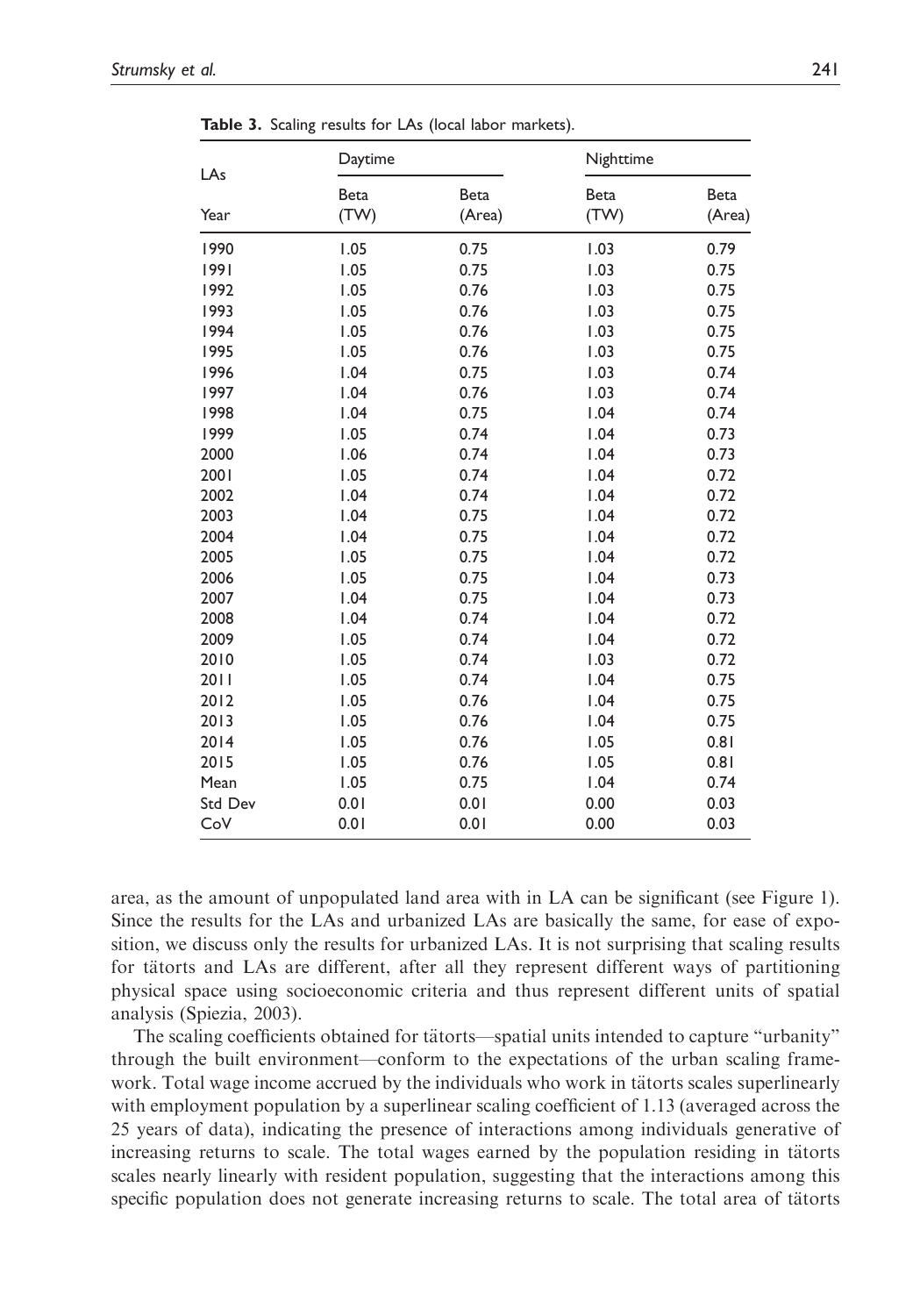scales sublinearly with residential population (with an average coefficient of approximately 0.63) and working population (with an average coefficient of approximately 0.43).

The scaling coefficient obtained when using the nighttime population corresponds to that predicted by the scaling framework for how areal extension should expand as population increases; this is an expansion driven by rates of social interaction and decreasing costs of moving within physical space. The increase in the area extent of tatorts induced by an increase in the number of individuals working in them is more compact than that predicted, either as the result of expanding the area of movement or the expansion in infrastructure. The land area of a tätort is set by the built environment, both related to daytime and nighttime activities, but it may be the case that most of the built environment (especially in the outskirt of the tätort) is primarily residential housing, which in turn means that a larger share of the land area is used for residential purposes than for employment purposes.

In the case of LAs, which recall are regional labor markets, the scaling coefficients are practically the same whether daytime or nighttime population data is used. The increase in total wage income (a measure of socioeconomic output) with either working or residential population is nearly linear indicating proportionality between population size and accrued wage income (which, prima facie, signifies the absence of increasing returns). The scaling of area with population is approximately 0.75, a value close to the predicted 5/6 for area as shaped by decentralized networks for the flow of people, goods, and information.<sup>4</sup>

# **Discussion**

The productivity advantage conferred by large population size and density (through a variety of mechanisms) is a stylized fact that has long been studied in urban economics (see, e.g., Abel et al., 2012; Ciccone and Hall, 1996; Echeverri-Caroll and Ayala, 2010; Glaeser, 1999; Sveikauskas, 1975). The relationship between population size and the areal extent of cities has also been a long-standing topic of interest in urban studies (see, e.g., Batty and Kim, 1992; Craig and Haskey, 1978; Marshall, 2007). The contribution of the urban scaling framework is that such relationships are generated in a predictive manner, and the underlying processes producing scaling effects are conceived as social interactions embedded in networks.

Urban scaling theory builds on over a century of urban models in geography, economics, and complex systems. The central idea is that urban areas result from self-consistently balancing incomes and costs, especially transportation, thus defining functional cities implicitly through this budget constraint. The "urban" in "urban scaling" refers to the same attributes that Edward Glaeser does when he describes cities as "the absence of physical space between people and companies. They are proximity, density, closeness." (Glaeser, 2011: 6) What makes a settlement inherently "metropolitan"? A textbook definition (O'Sullivan, 2011) defines cities as geographical areas with a concentration of individuals and activities higher relative to the surrounding area. These characterizations illustrate the general principle that the essence of urbanism is not physical space per se, but the frequent and intense social interactions ("mixing") among a diversity of individuals, occupations, and organizations within a given space (Smith, 2019). However for "proximity, density, closeness" to facilitate social interactions in a sustained and cumulative fashion does require physical infrastructure and social networks.

One of our main points is not new—just like we would not approach data in physics or biology without theory and expect it to make sense, so too in urban science. The choice of spatial unit of analysis must be informed by a theoretical framework capable of generating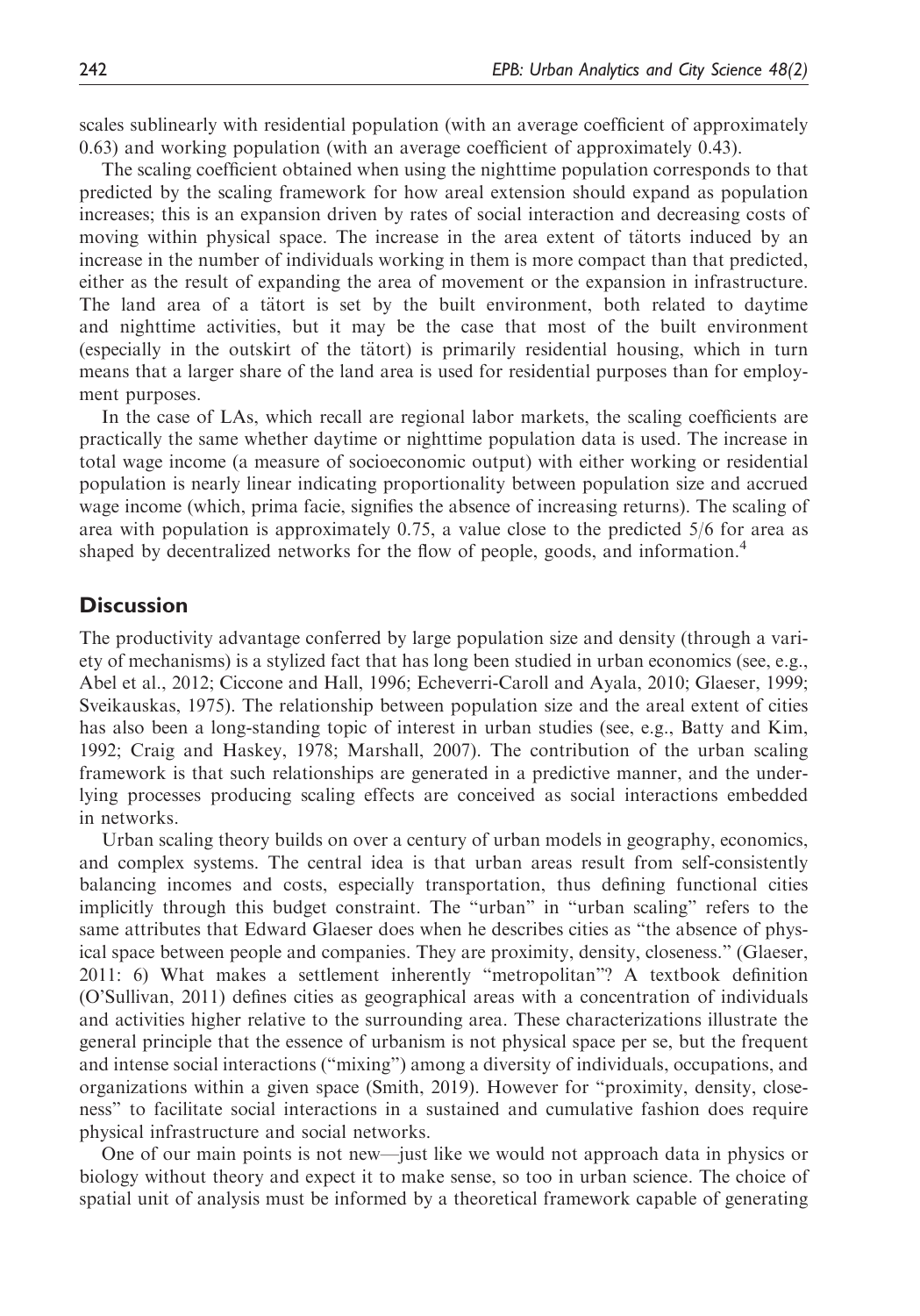hypotheses and expectations (Muthukrishna and Henrich 2019). For spatial units to exhibit scaling patterns, it is not enough for population to be aggregated or even connected via physical infrastructure (Arcaute et al., 2015). What is more potentially revealing is to choose spatial units which have some of the features associated with "functional cities" but which also allow for disaggregation of the interacting social agents.

Tätorts might at first seem like very different entities than metropolitan areas, but some of their scaling behavior resembles scaling results obtained for metropolitan areas reported elsewhere (Bettencourt, 2013; Bettencourt et al., 2007). The residential populations of tätorts densify in accordance with the urban scaling model, but the population size of the tätort has no effect on per capita wage earnings of the people who sleep there at night. The superlinear scaling effect with wages is visible for the population who actually work in a tätort during the day which must be the result of commuter flows into tatorts, and it suggests that this flow is higher in larger tätorts than smaller ones. The result suggests further that the degree of gain is set by the access network that interactions happen over, whereas residential arrangements are more set by physical space.

That tätorts exhibit scaling behavior reminiscent of metropolitan areas is not that surprising once one considers that the analytical unit constructed by focusing on tätorts' wage earning population is profoundly urban in nature. Since the very start of the process which gave rise to metropolitan areas as data collection units, they have been seen as a way to empirically represent cities in a functional, and not simply structural, way.<sup>5</sup> The concept of functional cities is multidimensional, just like cities are. It includes consideration of population size and density, but also of economic activity, political organization, and geographic characteristics requiring one or more large and dense set of diverse employment. The definition of metropolitan areas (as a stand-in for a functional urban area) followed from urban theory, which in turn guided data collection and organization within a standardized national effort by the census. Certainly, the built environment and the physical infrastructure are crucial for facilitating the myriad of interactions which together express "urban life" (Parr, 2007). The scaling results for tätorts reveal that *who* is using a space conformed by physical infrastructure matters for understanding which settings can be expected to exhibit urban scaling and which one not. A glaring question is why the scaling behavior of LAs does not match that observed for metropolitan areas in different parts of the world (recall that metropolitan areas are in effect labor markets revealed through commuting flows). The Swedish local labor markets provide a sort of "Black Swan" to the perspective that spaces delineated by commuting flows are inherently "urban" or "metropolitan." For there to be agglomeration economies, of the sort captured by the scaling framework, requires "proximity, density, closeness" as facilitators of interactions. Presumably, if the LA spatial units encompass different types of settlements, then the scaling of wage income will approach the national average total output per capita, the scaling would be linear (as is the empirical case), and the differences between daytime and nighttime vanish. Why is the area scaling for LAs approximately 3/4, reminiscent of the scaling of metabolic rate with size for organisms? Is it that the scaling of the area of LAs with population size reflects the relationship between transportation networks and population size? We hope to elucidate these questions in future research.

#### Declaration of conflicting interests

The author(s) declared no potential conflicts of interest with respect to the research, authorship, and/or publication of this article.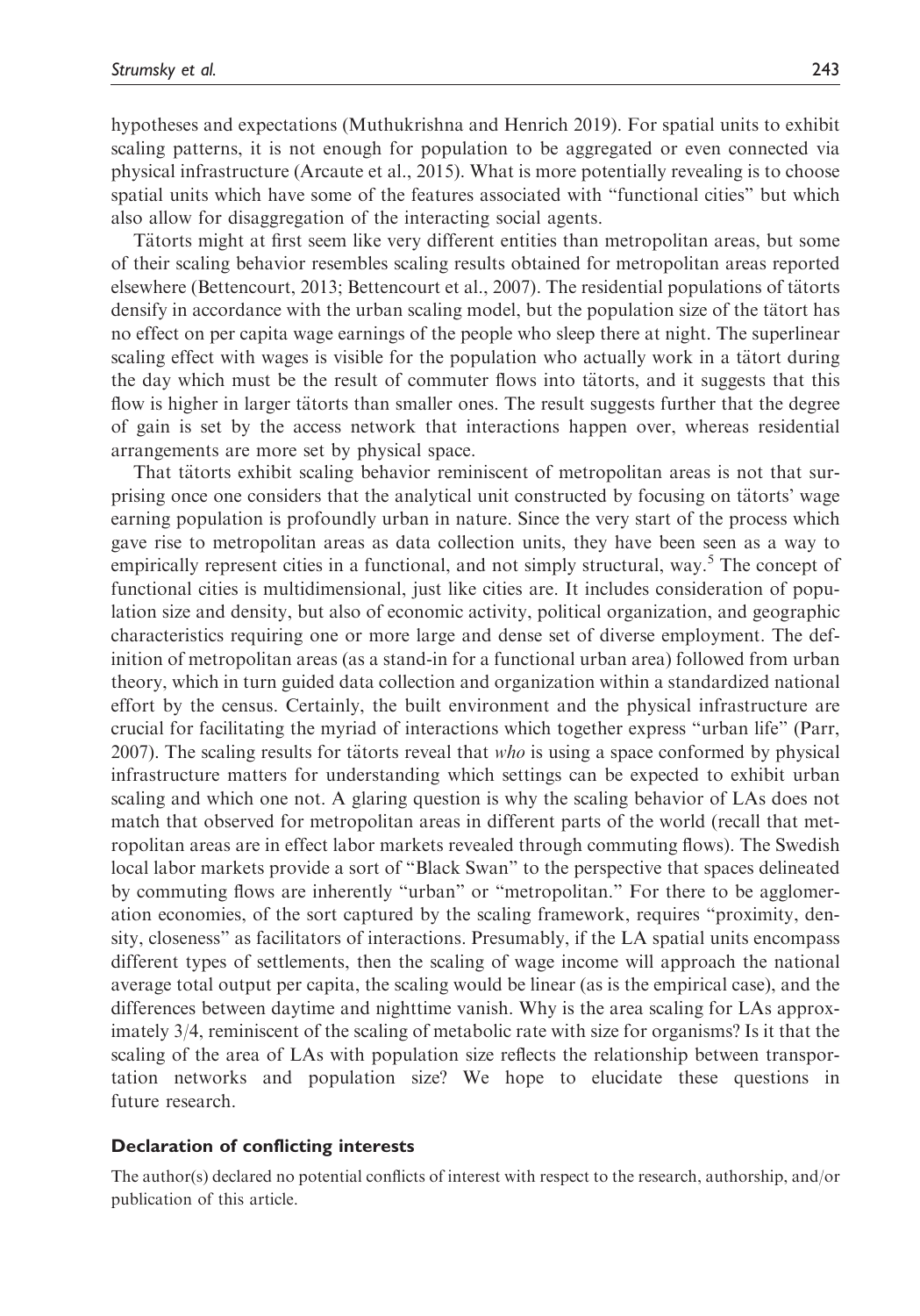# Funding

The author(s) received no financial support for the research, authorship, and/or publication of this article.

## **Notes**

- 1. Recent efforts have extended the empirical reach of urban scaling theory to pre-modern and even non-urban settlement systems (Cesaretti et al., 2016 (in press); Hanson and Ortman, 2017; Hanson et al., 2017; Ortman and Coffey, 2017; Ortman et al., 2014, 2015, 2016; Ossa et al., 2017).
- 2. Nordbeck (1971) also derived a scaling coefficient of 2/3 for the relationship between area and population, using data for Swedish tätorts. Nordbeck's argument is an elegant instance of dimensional analysis: assuming that urban areal extent is a function of population size, the dimensionality of area and of population, linked by an equal sign, must be the same. Since area is two-dimensional, and population utilize space three-dimensionally, area must scale with population to the 2/3 power  $(A = aN^{2/3}).$
- 3. For an English-language description of MONA, go to [https://www.scb.se/en/services/guidance-for](https://www.scb.se/en/services/guidance-for-researchers-and-universities/mona-a-system-for-delivering-microdata/)[researchers-and-universities/mona–a-system-for-delivering-microdata/](https://www.scb.se/en/services/guidance-for-researchers-and-universities/mona-a-system-for-delivering-microdata/)
- 4. Interestingly, the value of 0.75 matches that of the coefficient for the scaling of electricity use with population size for U.S. metropolitan areas (Fragkias et al., 2016).
- 5. An effort that has been subject to criticism since the very beginning (see, e.g., Rosenwaike, 1970) and which contineus to be the subject of suggested improvements (e.g., Isserman (2005)).

#### **References**

- Abel JR, Dey I and Gabe TM (2012) Productivity and the density of human capital. Journal of Regional Science 52: 562–586.
- Alonso W (1964) Location and Land Use. Cambridge: Harvard University Press.
- Angel S, Blei AM, Parent J, et al. (2016) Atlas of Urban Expansion: 2016 Edition Volume 1: Areas and Densities. New York: New York University, Urban Expansion Program.
- Arcaute E, Hatna E, Ferguson P, et al. (2015) Constructing cities, deconstructing scaling laws. Journal of the Royal Society Interface 12: 1–8.
- Barenblatt GI (1996) Scaling, Self-Similarity, and Intermediate Asymptotics. Cambridge: Cambridge University Press.
- Barenblatt GI (2003) Scaling. Cambridge: Cambridge University Press.
- Batty M (2009) Cities as complex systems: Scaling, interaction, networks, dynamics and urban morphologies. In: Meyers R (eds) Encyclopedia of Complexity and Systems Science. New York: Springer.
- Batty M and Kim KS (1992) Form follows function: Reformulating urban population density functions. Urban Studies 29: 1043–1069.
- Berry BJL (1967) Generalization of the metropolitan area concept. *Proceedings of the Social Statistics* Section of the American Statistical Association 10: 86–91.
- Berry BJL, Goheen PG and Goldstein H (1969) Metropolitan Area Definition: A Re-Evaluation of Concept and Statistical Practice. Washington, DC: United States Bureau of the Census.
- Bettencourt LMA (2013) The origins of scaling in cities. Science 340: 1438–1441.
- Bettencourt LMA and Lobo J (2016) Urban scaling in Europe. Journal of the Royal Society Interface 13: 20160005.
- Bettencourt LMA, Lobo J, Helbing D, et al. (2007) Growth, innovation, scaling, and the pace of life in cities. Proceedings of the National Academy of Sciences of the USA 104: 7301–7306.
- Bettencourt LMA, Lobo J, Strumsky D, et al. (2010) Urban scaling and its deviations: Revealing the structure of wealth, innovation and crime across cities. PLoS One 5(11): e13541.
- Bettencourt LMA, Lobo J and West GB (2008) Why are large cities faster? Universal scaling and selfsimilarity in urban organization and dynamics. The European Physical Journal B 63: 285–293.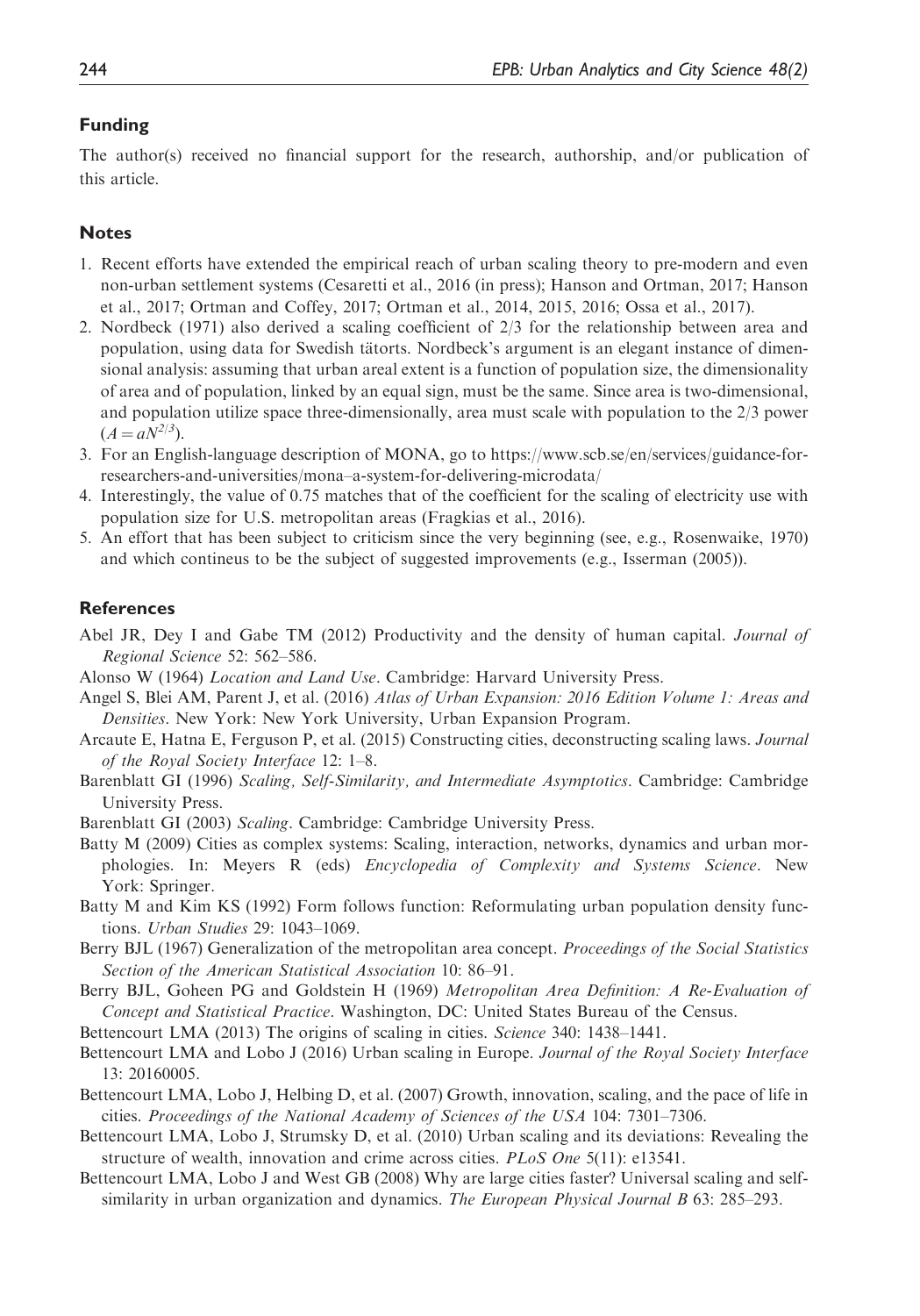- Bettencourt LMA, Lobo J and Youn H (2013) The hypothesis of urban scaling: Formalization, implications and challenges. SFI Working Paper 2013-01-004. Santa Fe: Santa Fe Institute.
- Boserup E (1981) Population and Technological Change: A Study of Long-Term Trends. Chicago: University of Chicago Press.
- Brock WA (1999) Scaling in economics: A readers' guide. Industrial and Corporate Change 8: 409–446.
- Carneiro RL (2000) The transition from quantity to quality: A neglected causal mechanism in accounting for social evolution. Proceedings of the National Academy of Sciences of the USA 97: 12926–12931.
- Cesaretti R, Lobo J, Bettencourt LMA, et al. (2016) Population-area relationship for medieval European cities. *PLoS One* 11(10): e0162678.
- Cesaretti R, Lobo J, Smith ME, et al. (in press) Increasing returns to scale in the provincial towns of Tudor England.
- Ciccone A and Hall RE (1996) Productivity and the density of economic activity. American Economic Review 86: 54–70.
- Coffey WJ (1979) Allometric growth in urban and regional social-economic systems. Canadian Journal of Regional Science 11: 49–65.
- Colby CC (1933) Centrifugal and centripetal forces in urban geography. Annals of the Association of American Geographers 23: 1–20.
- Cottineau C, Finance O, Hatna E, et al. (2018) Defining urban clusters to detect agglomeration economies. Environment and Planning B: Urban Analytics and City Science. DOI: 10.1177/ 2399808318755146.
- Cottineau C, Hatna E, Arcaute E, et al. (2017) Diverse cities or the systematic paradox of Urban Scaling Laws. Computers, Environment and Urban Systems 63: 80–94.
- Craig J and Haskey J (1978) The relationship between the population, area, and density of urban areas. Urban Studies 15: 101–107.
- Depersin J and Barthelemy M (2018) From global scaling to the dynamics of individual cities. Proceedings of the National Academy of Sciences of the USA 115: 2317–2322.
- Duranton G and Puga D (2004) Micro-foundations of urban agglomeration economies. In: Henderson JV and Thisse J-F (eds) Handbook of Regional and Urban Economics. Vol. 4. Amsterdam: Elsevier, pp. 2063–2117.
- Echeverri-Carroll E and Ayala SG (2010) Urban wages: Does city size matter? Urban Studies 48: 253–271.
- Fox KA (1968) Functional economic areas and consolidated urban regions of the United States. Statistical Reporter 68: 145–148.
- Fox KA and Kumar K (1965) The functional economic area: Delineation and implications for economic analysis and policy. Papers of the Regional Science Association 15: 57–85.
- Fragkias M, Lobo J and Seto K (2016) A comparison of nighttime lights data for urban energy research: Insights from scaling analysis in the US system of cities. *Environment and Planning B*: Urban Analytics and City Science 44: 1077–1096.
- Fujita M, Krugman P and Venables AJ (1999) The Spatial Economy: Cities, Regions, and International Trade. Cambridge: The MIT Press.
- Glaeser EL (1999) Learning in cities. Journal of Urban Economics 46: 254–227.
- Glaeser EL (2007) The economics approach to cities. NBR Working Paper 13696. Cambridge: National Bureau of Economic Research.
- Glaeser EL (2011) Triumph of the City: How Our Greatest Invention Makes Us Richer, Smarter, Greener, Healthier, and Happier. New York: Penguin Press.
- Glaeser EL, Kallal HD, Scheinkman JA, et al. (1992) Growth in cities. Journal of Political Economy 100: 1126–1152.
- Glaeser EL, Scheinkman JA and Shleifer A (1995) Economic growth in a cross-section of cities. Journal of Monetary Economics 36: 117–143.
- Gomez-Leviano A, Youn H and Bettencourt LMA (2012) The statistics of urban scaling and their connection to Zipf's Law. PLoS One 7(7): e40393.
- Hanson JW and Ortman SG (2017) A systematic method for estimating the populations of Greek and Roman settlements. Journal of Roman Archaeology 30: 301–324.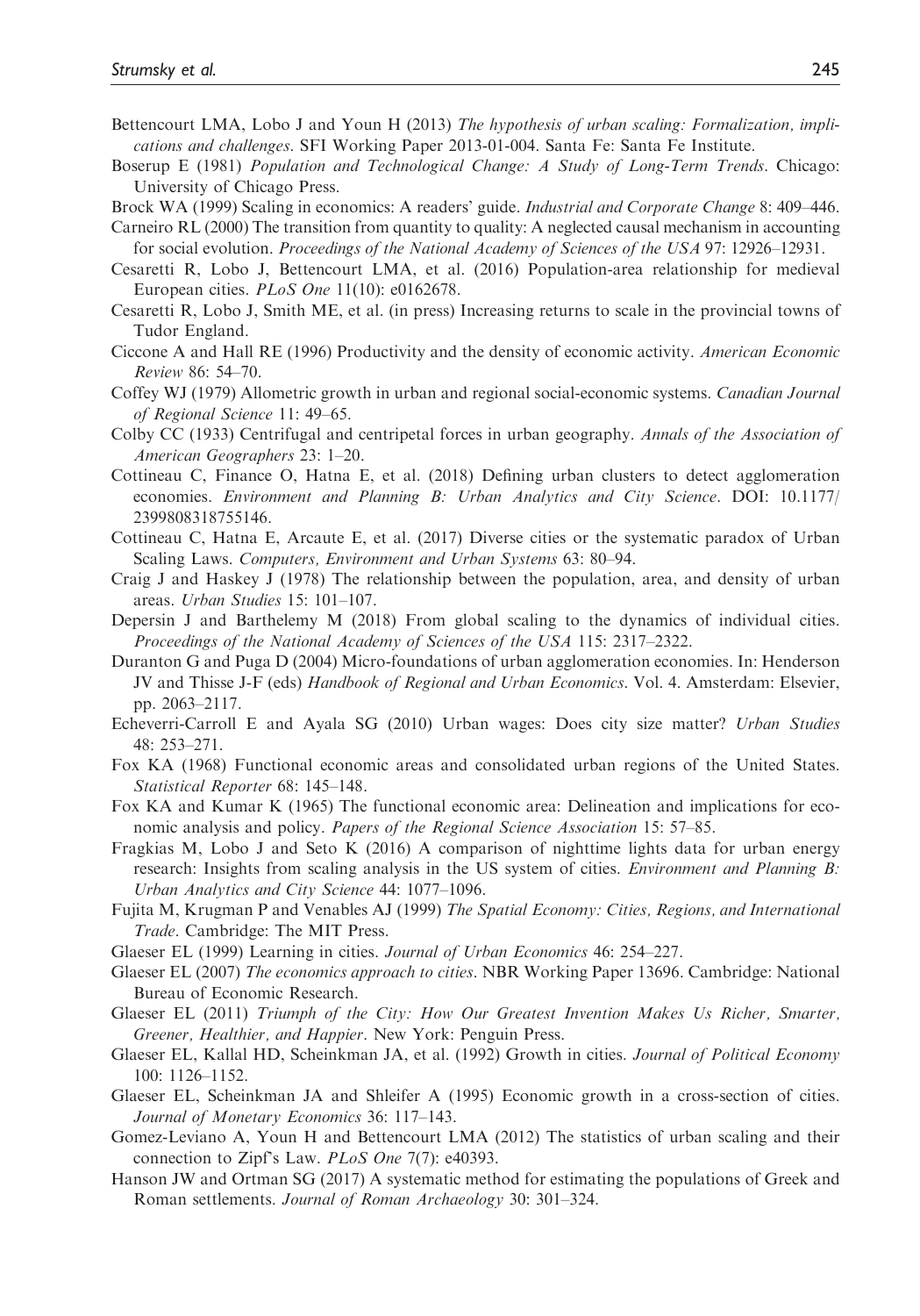- Hanson JW, Ortman SG and Lobo J (2017) Urbanism and the division of labour in the Roman Empire. Journal of the Royal Society Interface 14(136): 20170367.
- Isard W (1956) Location and Space-Economy: A General Theory Relating to Industrial Location, Market Areas, Land Use, and Urban Structure. Cambridge: MIT Press.
- Isserman A (2005) In the national interest: Defining rural and urban correctly in research and public policy. International Regional Science Review 28: 465–499.
- Jacobs J (1969) The Death and Life of Great American Cities. New York: Random House.
- Johnson AW and Earle T (2000) Evolution of Human Societies: From Foraging Group to Agrarian State. Palo Alto: Stanford University Press.
- Jones CI and Romer PM (2010) The New Kaldor facts: Ideas, institutions, population, and human capital. American Economic Journal: Macroeconomics 2: 224–245.
- Keuschnigg M, Mutgan S and Hedstrom P (2019) Urban scaling and the regional divide, Science Advances 5: 1–7.
- Kropf K (2018) The Handbook of Urban Morphology. West Sussex: John Wiley & Sons.
- Leitao JC, Miotto JM, Gerlach M, et al. (2016) Is this scaling nonlinear? Royal Society Open Science 3: 150649.
- Marshall JD (2007) Urban land area and population growth: A new scaling relationship for metropolitan expansion. Urban Studies 44: 1889–1904.
- Mills ES (1967) An aggregative model of resource allocation in a metropolitan area. American Economic Review 57: 197–210.
- Morris AEJ (1979) History of Urban Form: Before the Industrial Revolutions. New York: John Wiley & Sons.
- Muth R (1969) Cities and Housing. Chicago: University of Chicago Press.
- Muthukrishna M, Henrich J (2019) A problem in theory. Nature Human Behaviour 3: 221–229.
- Nordbeck S (1971) Urban allometric growth. Geografiska Annaler 53: 54–67.
- O'Flaherty B (2005) City Economics. Cambridge: Harvard University Press.
- Openshaw S (1983) The Modifiable Areal Unit Problem. Norwick: Geo Book.
- Organisation for Economic Cooperation and Development (2012) Redefining Urban: A New Way to Measure Metropolitan Areas. Paris: OECD Publishing.
- Ortman SG, Cabaniss AHF, Sturm JO, et al. (2014) The pre-history of urban scaling. PLoS One 9(2): e87902.
- Ortman SG, Cabaniss C, Sturm JO, et al. (2015) Settlement scaling and increasing returns in an ancient society. Science Advances 1(1): e1400066.
- Ortman SG and Coffey GD (2017) Settlement scaling in middle-range societies. American Antiquity 82: 662–682.
- Ortman SG, Davis KE, Lobo J, et al. (2016) Settlement scaling and economic change in the Central Andes. Journal of Archaeological Science 73: 94–106.
- Ossa A, Smith ME and Lobo J (2017) The size of plazas in Mesomerican cities and towns: A quantitative analysis. Latin American Antiquity 28: 457–475.
- O'Sullivan A (2011) Urban Economics. New York: McGraw-Hill Education.
- Parr JB (2007) Spatial definitions of the city. Urban Studies 44: 381–392.
- Ratcliffe M, Burd C, Holder K, et al. (2016) Defining Rural at the U.S. Census Bureau. American Community Survey and Geography Brief, [www2.census.gov/geo/pdfs/reference/ua/Defining\\_](http://www2.census.gov/geo/pdfs/reference/ua/Defining_Rural.pdf) [Rural.pdf](http://www2.census.gov/geo/pdfs/reference/ua/Defining_Rural.pdf) (accessed 27 June 2019).
- Richardson HW (1973) Regional Growth Theory. New York: John Wiley & Sons.
- Rohlfs J (1974) A theory of interdependent demand for a telecommunications service. Bell Journal of Economics and Management Science 5: 16–37.
- Rosenthal SS and Strange WC (2001) The determinants of agglomeration. Journal of Urban Economics 50: 377–393.
- Rosenwaike I (1970) A critical examination of the designation of standard metropolitan statistical areas. Social Forces 48: 322–333.
- Sarkar S (2018) Urban scaling and the geographic concentration of inequalities by city size. Environment and Planning B: Urban Analytics and City Science. DOI: 10.1177/2399808318766070.